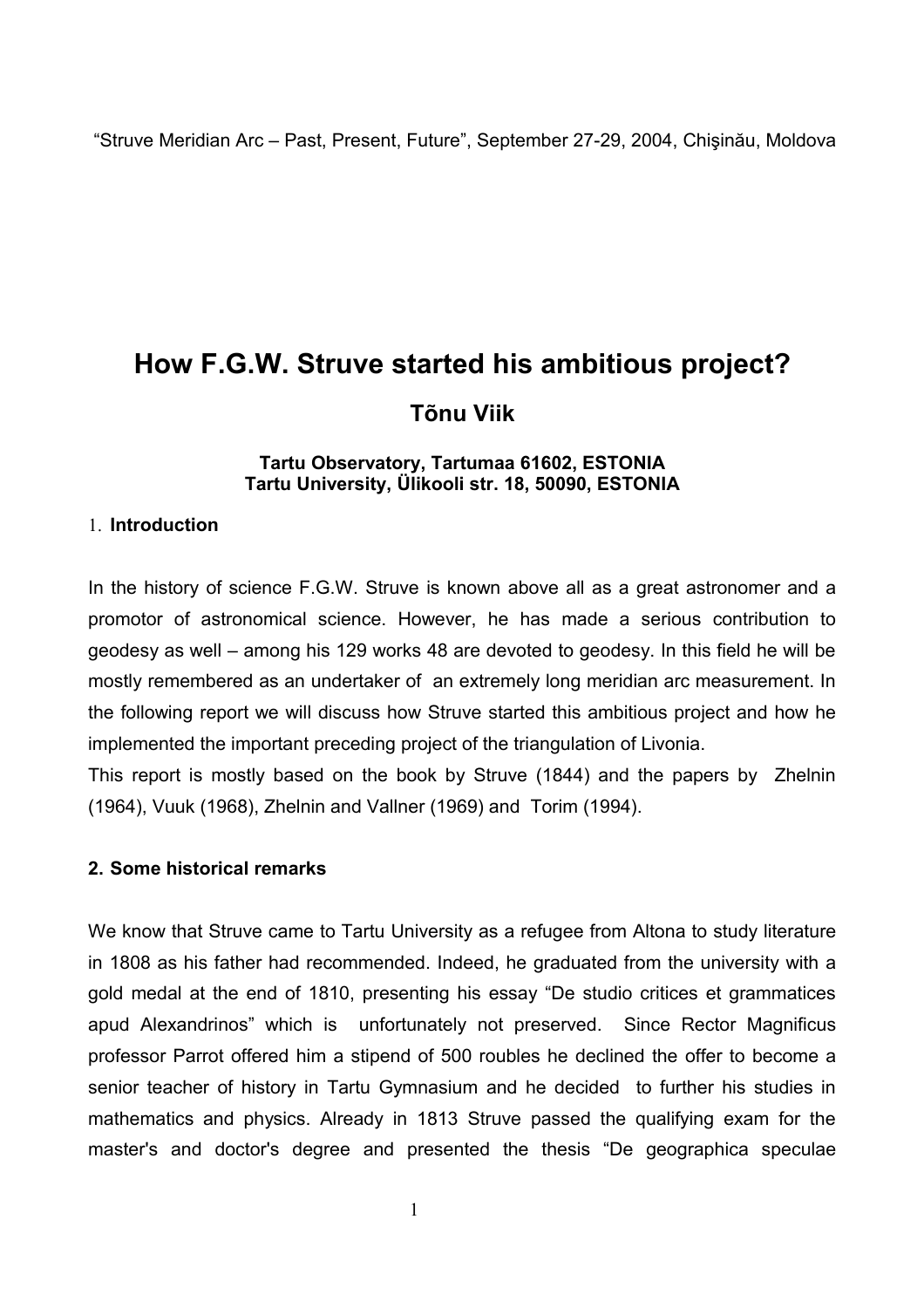Dorpatensis positione". This was not his first work in geodesy. In 1812 when he was spending his summer in Sangaste (Sagnitz) manor he was practising land

survey with a 10-inch Troughton sextant which he had bought for his meagre savings. He was arrested by a Russian patrol – one of the Russian Army corps had been brought to Livonia in order to defend the avenue of approach to St Petersburg against the French army. He was taken for a French spy and brought to Pärnu where he had to appear before a military court where the misunderstanding was quickly cleared but Struve lost a week's work.

Around 1815 the Livonian Society of Public Utility and Economy (Livländische oeconomische und gemeinnützige Societät) applied to the Tartu University for technical help in land survey. They planned to issue a topographic map of Livonia (now the southern part of Estonia and the northern part of Latvia – approximately 44000 square kilometers between the latitudes of 56 degrees 32 minutes and 59 degrees). The university made a contract with Struve who was then the extraordinary professor of mathematics and astronomy. He was allowed to spend only three to four summer months for this work. The contract foresaw that all the expenses would be covered by the Society – approximately 3000 silver roubles, as planned. Struve has been even given a horse and a waggon (Struve, 1844)!

#### **3. Instruments**

There were two sets of instruments - as a main instrument for measuring the horizontal angles, azimuths and latitudes Struve used a 10-inch Troughton mirror sextant which was given him by the Society. Besides of that Struve used a 2' telescope to find the far-away trigonometric marks, Arnold's pocket chronometer, Baumann's artificial horizon and a horizontal sector (with the objective diameter of 50 mm, focal length of 480 mm and magnification of 30X) to measure vertical angles. It allowed to measure vertical angles up and down to 10 degrees with the accuracy of 4 arcseconds. This instrument was constructed by Struve himself and made in the workshop of the university. In the beginning Struve used an elevation measurer – "Höheninstrument" borrowed from prof. Moritz Engelhardt but evidently this was not accurate enough.

The second set consisted of a smaller sextant, artificial horizon, made of thick black polished glass and a pocket-watch, able to measure seconds. Carl Friedrich Knorre, the son of the former extraordinary professor of astronomy in Tartu University Ernst Knorre and later to become the astronomer of the Imperial Black Sea Navy (Levitskij, 1899),

2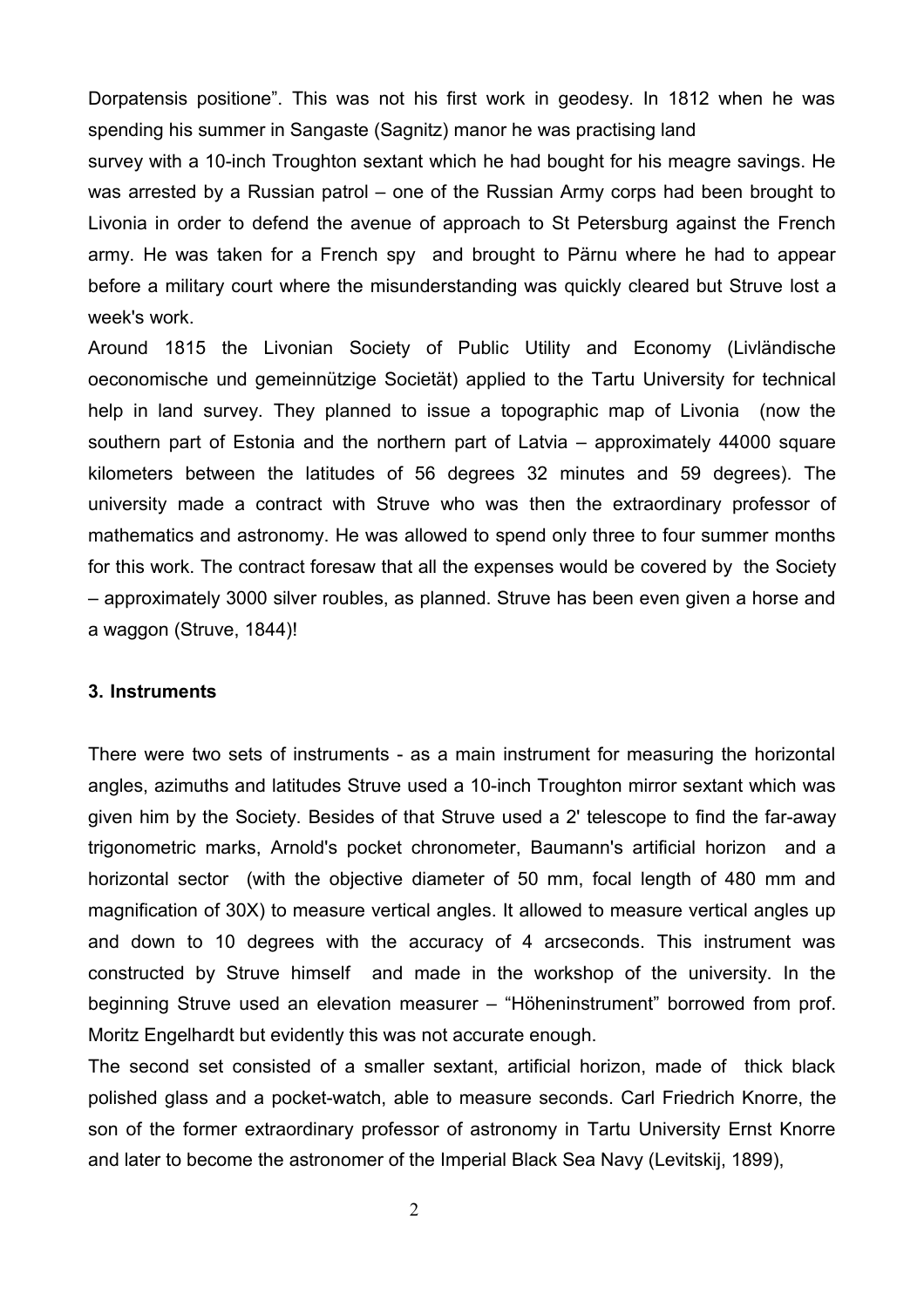# **RESULTATE**

nea

 $$.345$ 

IN DEN JAHREN 1816 BIS 1819 AUSGEFÜHRTEN

**ASTRONOMISCH - TRIGONOMETRISCHEN VERMESSUNG** 

# LIVLANDS.

**VON** 

W. STRUVE.

Aus den Mémoires de l'Académie Impériale des sciences, Sc. math. T. IV. besonders abgedruckt.  $\sim$  1

TEOROLO DORPAT **OBSERVA** 

**ST.-PETERSRURG.** 

GEDRUCKT BEI DER KAISERLICHEN ACADEMIE DER WISSENSCHAFTEN. 1844.

 $2926$ <br>5/xxv11-8

# **Fig.1. The title page of the book about the Livlands triangulation**

operated the second set (Vuuk, 1968).

To measure the baseline he had designed an instrument consisting of five wooden rods, each 1 toise long (one toise is 1.949 m), they were compared against an iron rod in the university observatory which was one toise long and which was certified in Paris on April 6, 1784 at 14 degrees R. Two identical sets of rods were made, each set was connected with pin joints, making the total length of 9.75 m. These rods were made of fir-tree, boiled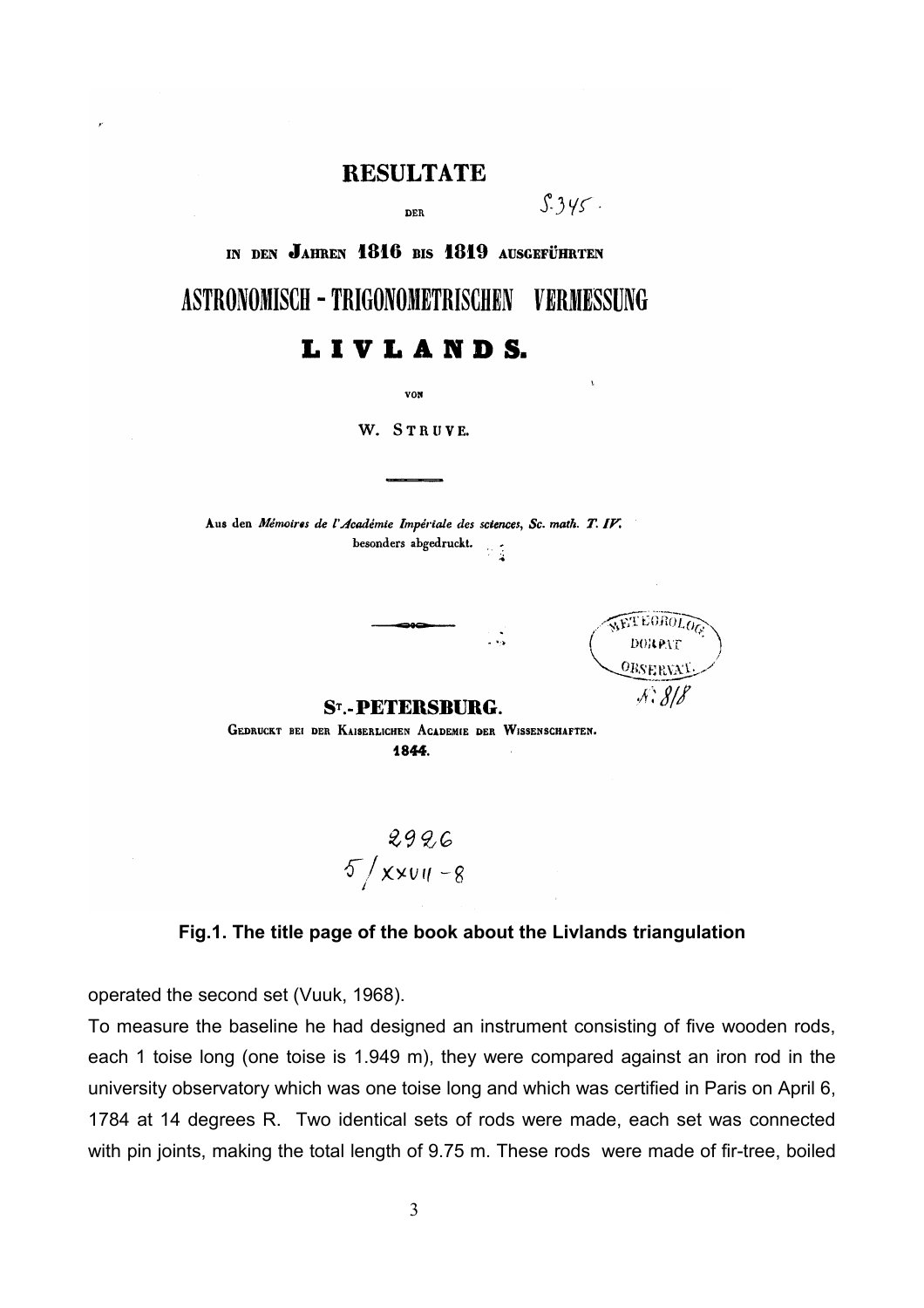in linseed varnish and lacquered. The terminal rods had silvered scales. This set of instruments was hardly appropriate for high-accuracy measurements.

#### **4. The baseline measurements**

For the measuring of the baseline in Februar 1819 Struve decided to use the flat surface of ice on lake Võrtsjärv. This elegant approach was not new – it has been used by Joseph Delisle in 1737 when he started to measure the meridian arc through St Petersburg (this work was never completed). The triangulation network was constructed on the 13.34 km baseline between villages Uniküla and Rannaküla, both on the shore. The base was measured only once and in one direction – there was no time to make two passages. The temperature was taken into account, the thermal expansion of iron was known and the expansion of fir-tree was measured experimentally.

The base-line of 600 toise = 1169 m for the triangulation in the western part of Livonia was measured with a steel chain along the ice of river Daugava (Düna) at the end of the winter of 1818 (this measurement was done by a headmaster of one of the schools in Riga – Wilhelm Friedrich Keussler) . A similar instrument was used to measure the baseline for the Pärnu triangulation (it is not clear whether this was the same chain which was used in Riga). This time the measurement took place not on the ice but along the flat coastal meadow near Pärnu and it was found to be 2158.43 m. The steel chain was repeatedly checked before and after the measurements along the brass ruler on the wooden floor of the Audru church at the temperature of 15.75 degrees R.

For the astronomical source of the geodetic network Struve chose the university observatory whose geographical coordinates he had measured for his doctoral thesis, and the cathedral in Riga.

# **5. Triangulation in Eastern and Southern Livonia**

In planning his activities Struve relied on his excursions in the countryside when he was tutoring the children of Count von Berg at Sangaste. The landscape in these parts was (and still is) rather open so Struve chose as main triangle points the local buildings. The list includes 2 observatories, 74 church spires, 73 windmills, 1 lighthouse, 113 other buildings, like factories, manor houses, etc. There were also 6 single fir-trees. Altogether 292 points were used, including 63 geodetic signals and marks which were built during the triangulation. None of them is preserved.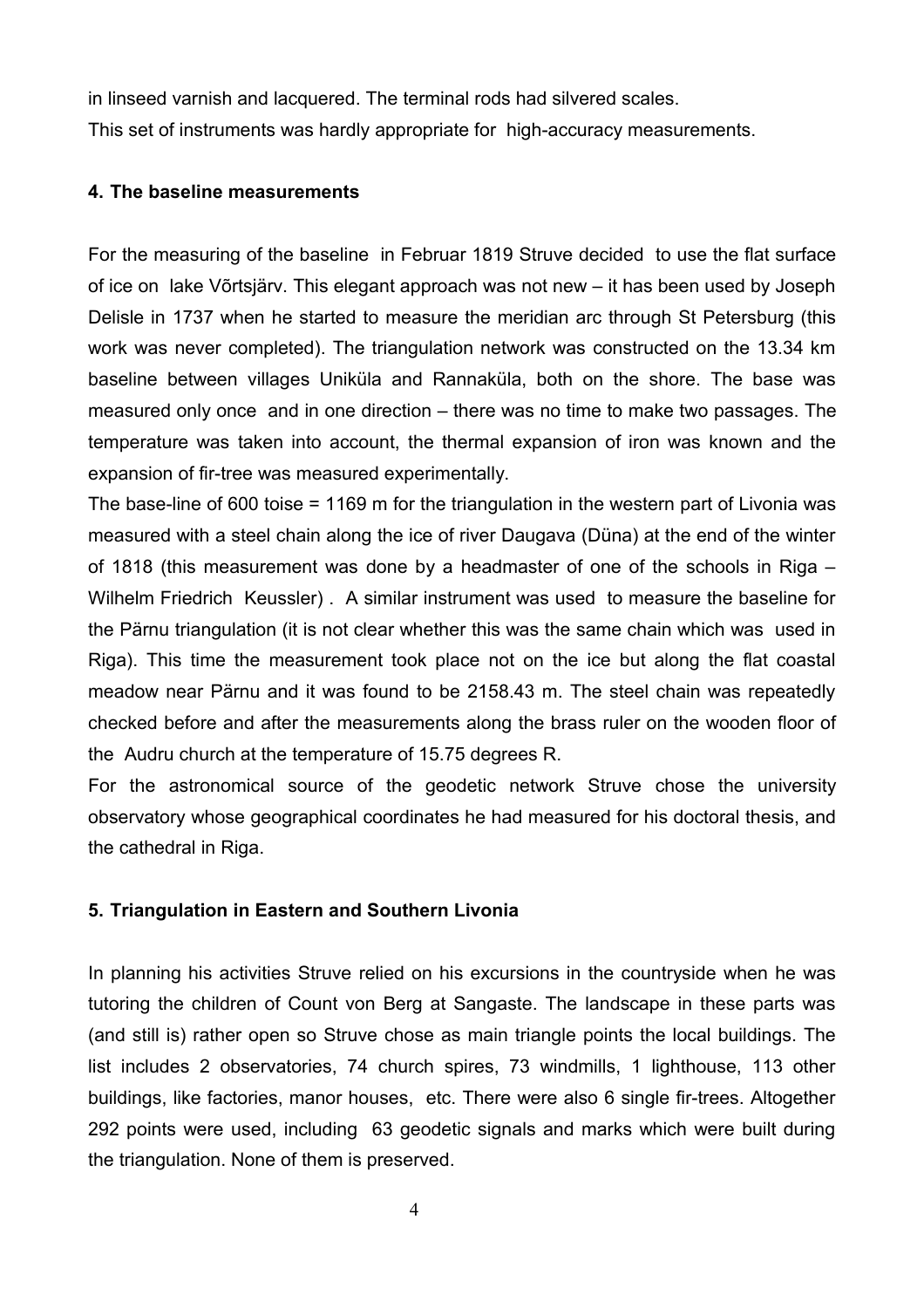|                  | Name des Punkts                                                                                                                                                                                                                                                                                                                           | Abscisse  | Ordinate                         | Abscisse   | Ordinate                         | <b>Breite</b> | Länge       |
|------------------|-------------------------------------------------------------------------------------------------------------------------------------------------------------------------------------------------------------------------------------------------------------------------------------------------------------------------------------------|-----------|----------------------------------|------------|----------------------------------|---------------|-------------|
|                  |                                                                                                                                                                                                                                                                                                                                           | in Toisen |                                  | in Saschen |                                  |               | von Ferro   |
| 1.               | Kreutzburg Kirchthurm                                                                                                                                                                                                                                                                                                                     | 0         | $+13604$                         | 0          | $+ 12427$                        | 56°30'48"7    | 43-31'18",9 |
| $\overline{2}$ . | Daborskaln Signal                                                                                                                                                                                                                                                                                                                         | 4058      | 8428<br>┿                        | 3707       | $+7699$                          | 356, 6, 1     | 43 21 30,9  |
| 3.               | Stockmannshof Schlossthurm                                                                                                                                                                                                                                                                                                                | 4875      | 6780<br>$\div$                   | 4453       | $+ 6194$                         | 35 57,9       | 43 18 23,0  |
| 4,               | Grütershof Begräbnisskapelle.                                                                                                                                                                                                                                                                                                             | 5117      | 3687<br>$+$                      | 4674       | $+$<br>3368                      | 36 13,6       | 43 12 29,7  |
| 5.               | Kockenhusen Wohnhaus                                                                                                                                                                                                                                                                                                                      | 7379      | 59                               | 6741       | 54<br>$\overline{\phantom{0}}$   | 38 36,3       | 43 5 21,8   |
| 6.               | Alt-Bewershof Windmühle (h)                                                                                                                                                                                                                                                                                                               | 11966     | 1752<br>┿                        | 10931      | 1600<br>$+$                      | 43 25,4       | 43 8 4 9, 2 |
| 7.               | Monbijou Thurm                                                                                                                                                                                                                                                                                                                            | 12050     | $+17838$                         | 11008      | $+ 16295$                        | 43 25,9       | 43 39 32,9  |
| 8.               | Alt-Kroppenhof Wohnhaus                                                                                                                                                                                                                                                                                                                   | 12089     | 8746                             | 11043      | 7990                             | 43 32,0       | 42 48 46,1  |
| 9.               | Fehteln Kirchthurm                                                                                                                                                                                                                                                                                                                        | 12215     | $+10440$                         | 11158      | 9537<br>$+$                      | 43.39,4       | 43.25 25,1  |
| 10.              | Kroppenhof Kirchthurm                                                                                                                                                                                                                                                                                                                     | 12745     | 9480                             | 11643      | 8660                             | 44 13,1       | 42 47 21,6  |
| 11.              | Mahrzen Wohnhaus                                                                                                                                                                                                                                                                                                                          | 14938     | $+21185$                         | 13646      | $+ 19353$                        | 56 46 26,0    | 43 45 59,8  |
| 12.              | Kampeskaln Signal                                                                                                                                                                                                                                                                                                                         | 15718     | $+18066$                         | 14359      | $+16504$                         | 47 16,9       | 43 40 2,7   |
| 13.              | Saadsen Windmühle (st)                                                                                                                                                                                                                                                                                                                    | 16069     | 9437<br>$\overline{\phantom{a}}$ | 14679      | 8621<br>÷.                       | 47 42,6       | 42 47 24,8  |
| 14.              | Saadsen Wohnhaus.                                                                                                                                                                                                                                                                                                                         | 16129     | 9613<br>-                        | 14734      | 8782<br>$\overline{\phantom{0}}$ | 47 46,3       | 42474,6     |
| 15.              | Bersohn Kirchthurm                                                                                                                                                                                                                                                                                                                        | 16763     | $+18978$                         | 15313      | $+ 17337$                        | 48 22,3       | 43 41 48,4  |
| 16.              | Grosdohn Wohnhaus                                                                                                                                                                                                                                                                                                                         | 17506     | $+19659$                         | 15992      | $+ 17959$                        | 49 8,7        | 43 43 7,4   |
| 17.              | Gross-Oselhof Windmühle $(h)$                                                                                                                                                                                                                                                                                                             | 17577     | 7086<br>┿                        | 16057      | 6473<br>$+$                      | 49 18,1       | 43 19 2,7   |
| 18.              | Linden Pastorat                                                                                                                                                                                                                                                                                                                           | 17645     | 4401<br>┿                        | 16119      | 4020<br>$+$                      | 49 22,9       | 43 13 54,2  |
| 19.              | Grosdohn Windmühle $(h)$                                                                                                                                                                                                                                                                                                                  | 17664     | $+19634$                         | 16136      | $+17936$                         | 49 18,7       | 43 43 4,7   |
| 20.              | Praulen Wohnhaus                                                                                                                                                                                                                                                                                                                          | 17984     | $+27565$                         | 16429      | $+25181$                         | 49 33,3       | 43 58 16,5  |
| 21.              | Neu-Lasdohn Wohnhaus                                                                                                                                                                                                                                                                                                                      | 17999     | $+$ 25993                        | 16442      | $+23745$                         | 56 49 35 5    | 43 55 15,9  |
| 22.              | Alt-Lasdohn Windmühle (h)                                                                                                                                                                                                                                                                                                                 | 18011     | $+25750$                         | 16453      | $+23523$                         | 49 36,4       | 43 54 48,0  |
| 23.              | Spirekaln Signal                                                                                                                                                                                                                                                                                                                          | 18065     | $+13885$                         | 16503      | $+12684$                         | 4946,8        | 43 32 4,4   |
| 24.              | Essen Windmühle $(h)$                                                                                                                                                                                                                                                                                                                     | 18462     | 9273<br>--                       | 16865      | $-8471$                          | 50 13,4       | 42 47 42,5  |
| 25               | Minnaberg Standpunkt                                                                                                                                                                                                                                                                                                                      | 18590     | $+26803$                         | 16982      | $+24485$                         | 50 12,0       | 43 56 49,8  |
| 26.              | Sestukaln Signal                                                                                                                                                                                                                                                                                                                          | 18660     | $+ 6636$                         | 17046      | $+ 6062$                         | 50 26,4       | 43 18 11,5  |
| 27.              | Lasdohn Kirchthurm                                                                                                                                                                                                                                                                                                                        | 18752     | $+25643$                         | 17130      | $+23425$                         | 50 23,2       | 43 54 36,7  |
| 28               | Praulen Begräbnisskapelle                                                                                                                                                                                                                                                                                                                 | 18847     | $+26804$                         | 17217      | $+24486$                         | 50 28,3       | 43 56 50,3  |
| 29.              | Festen Kirchthurm                                                                                                                                                                                                                                                                                                                         | 19387     | $+13285$                         | 17710      | $+ 12136$                        | 51 10,4       | 43 30 56,4  |
| Ωe               | $C_{\text{e}}$ $C_{\text{e}}$ $C_{\text{e}}$ $C_{\text{e}}$ $C_{\text{e}}$ $C_{\text{e}}$ $C_{\text{e}}$ $C_{\text{e}}$ $C_{\text{e}}$ $C_{\text{e}}$ $C_{\text{e}}$ $C_{\text{e}}$ $C_{\text{e}}$ $C_{\text{e}}$ $C_{\text{e}}$ $C_{\text{e}}$ $C_{\text{e}}$ $C_{\text{e}}$ $C_{\text{e}}$ $C_{\text{e}}$ $C_{\text{e}}$ $C_{\text{e}}$ | 20427     | ± 16726 l                        | 18660      | $+ 15280$                        | 52 14.3       | 43 37 33.1  |

Resultate der astronom-trigonometr. Vermessung Livlands.

#### **Fig.2. The extract of the Struve's results**

The triangulation network was divided into three categories according to the accuracy. In the first category of 90 triangles only for 53 all three angles were measured. For remained 37 only two angles were measured and the third was assumed to be  $\pi$  – the sum of the other two angles. For the triangles of the second category mostly two angles were

23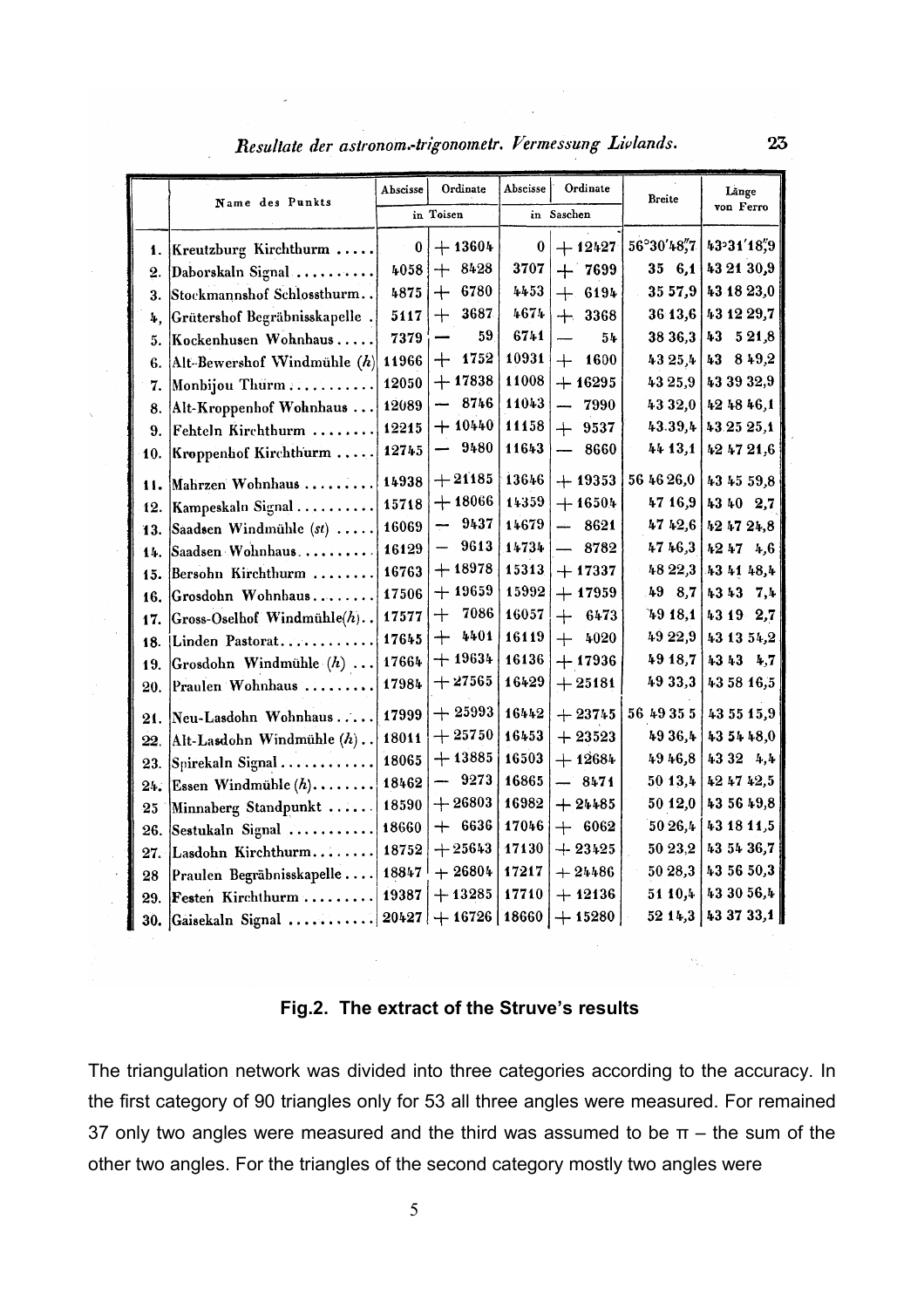

.<br>Planche 1

**Fig.3. The northern part of the Livlands triangulation map**

measured. The average length of the sides of the triangles was around 25 km – the longest was 60 km.

# **6. Astronomical-trigonometric survey from Riga to Pärnu**

The landscape in this part of Livonia was (and still is) rather closed. This prevented Struve to use the approach he had so successfully exploited in eastern and southern parts. So he established a chain of astronomical points from Riga to Pärnu where he measured the azimuths and partly also geographical latitudes. This method, later developed further by Struve himself, was to become known as parallactic polygonometry. The traverse between Riga and Pärnu ran mostly along the meridian and its length is 186 km. This network was connected with the inland triangulation with only one point (Cathedral in Riga) thus making the accuracy of the whole project much worse.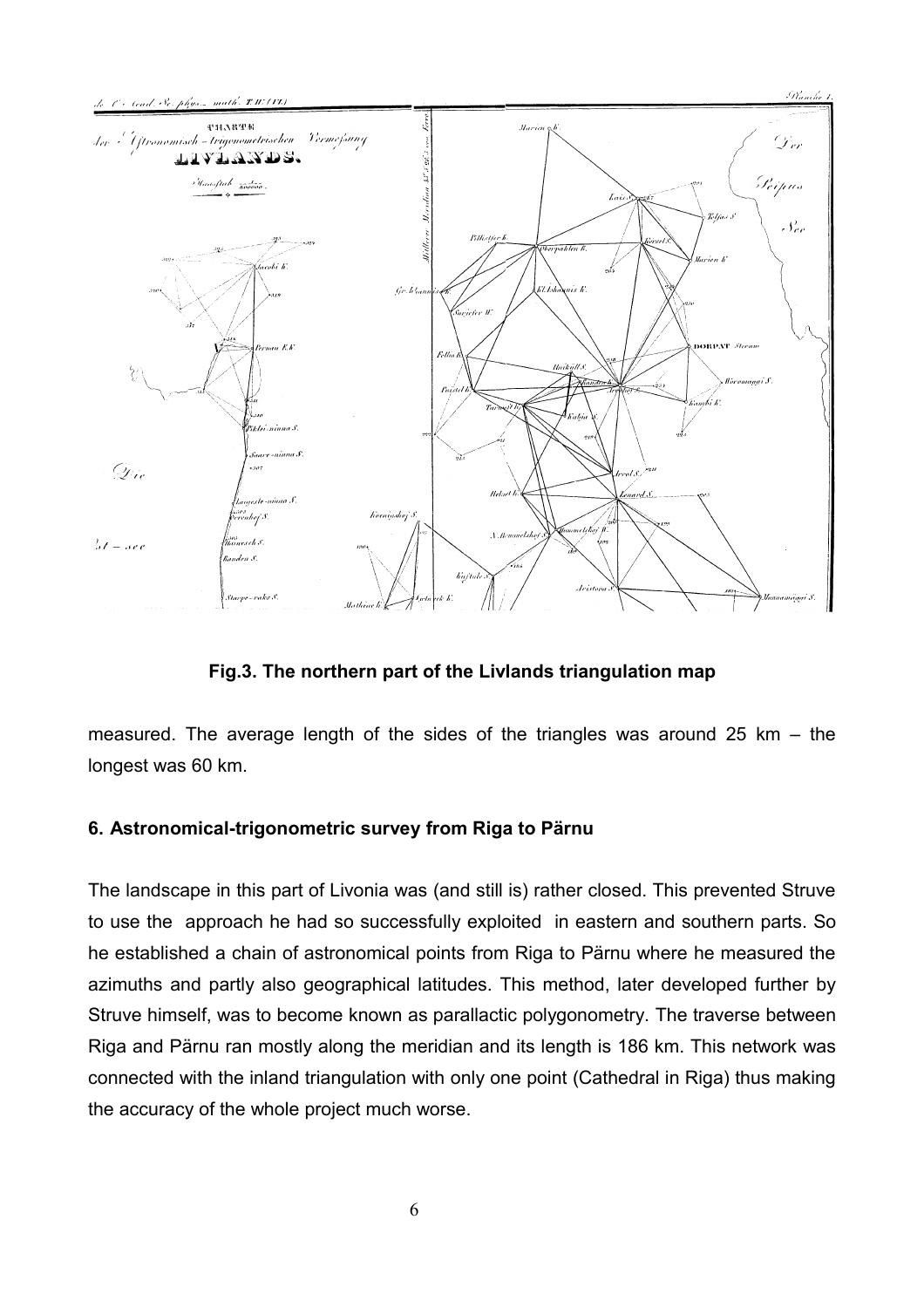

**Fig.4. The southern part of the Livlands triangulation map**

# **7. Trigonometric measurement of elevation**

In measuring the elevations above the sea level Struve used the method of trigonometric levelling. Since he had neither a Borda circle nor Ramsden nor Reichenbach theodolites he had to cope first with the Engelhardt's "elevation measurer" and later with the horizontal sector. The elevations were measured altogether in 280 points, so some of the points were left unmeasured. According to Vuuk (1968) the zero point for his elevation measurement was taken the average sea level in the estuary of river Daugava (at that time the systematic zero level was not introduced – only in 1870s the Kronstadt zero point was defined). Using this data Struve was able to calculate the refraction coefficient of the Earth atmosphere which he found to be 0.2137, thus only slightly less than the result by Gauss – 0.3106. Both of these results differed seriously from that by Delambre – 0.1678.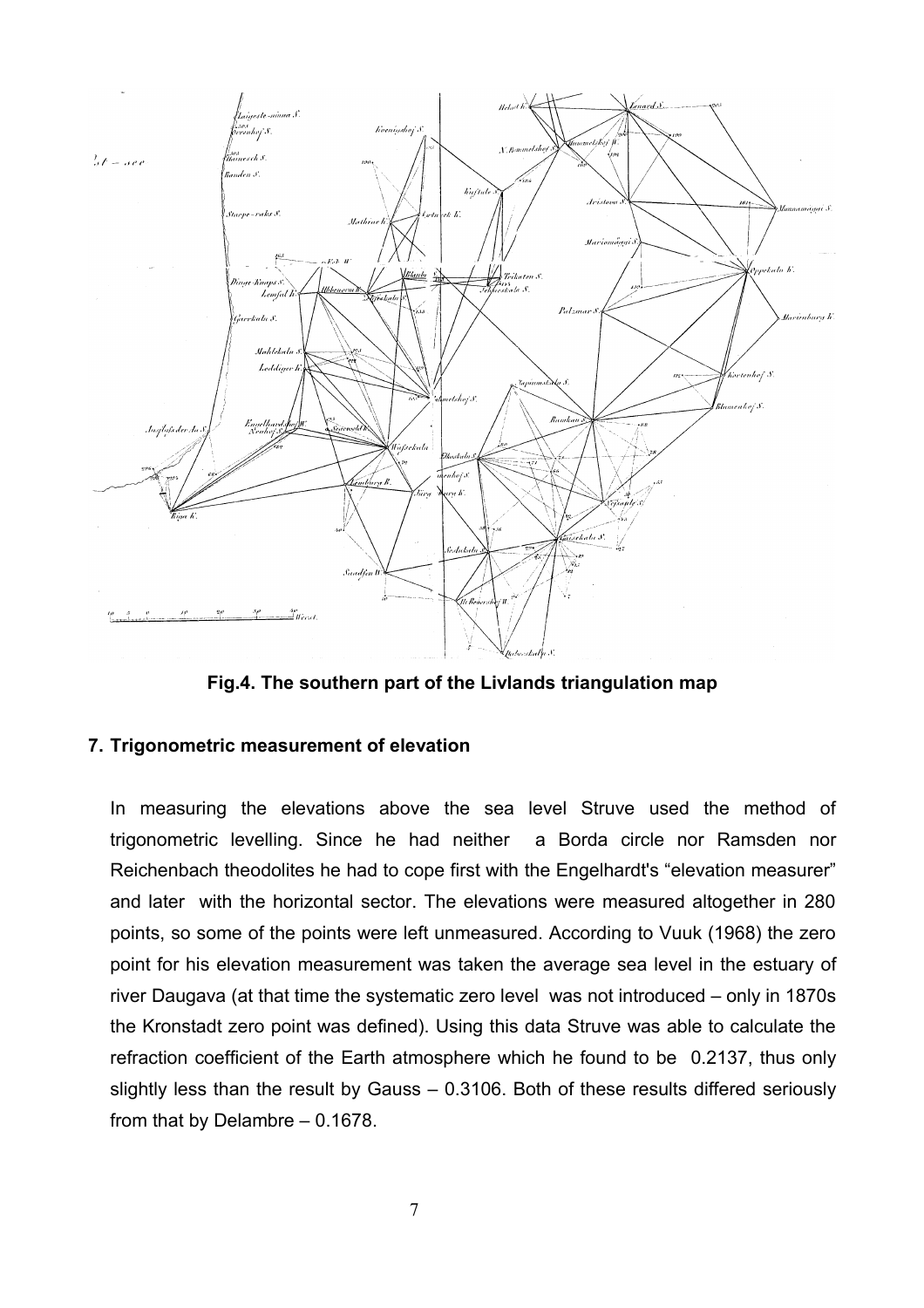# **8. Accuracy of triangulation**

As a genuine representative of the exact sciences Struve always considered the possible errors during the measurements. First of all you have to know the accuracy of the instruments available. In three consecutive years he checked his main instrument the Troughton sextant – by measuring horizontal angles over the horizon. He found the errors to be in the range from 2'53" to 3'21". Since he did not reduce the horizontal angle measurements to true horizon he made an error which according to Estonian geodesist Vuuk (1968) was up to 3". For quite a few points the angles were measured eccentrically, the instrument being shifted up to 4.5 m. Due to the fact that he could use only the summer months free of lectures he had to make measurements even at 10:00 in July mornings which definitely did not add to accuracy. A. Vuuk has estimated the mean square errors in measurement of angles and found them to be 15 arcseconds.

The length of the main baseline on the ice of the lake Võrtsjärv was not reduced to the sea-level because Struve assumed the respective error to be very small. He estimated the accuracy of the baseline to be 1:40000. Nothing is said about the accuracy in baseline measurements in Riga and Audru.

Vuuk (1968) has estimated also the mean square errors in levelling. He found that they are rather large – reaching 6 m at 50 km base.

#### **9. Summary**

The triangulation of Livonia was meant as a basic network for compiling a map of Livonia. The map was to be drawn up by a Livonian nobleman Carl Gottlieb Rücker who was the adjured surveyor of the Livonian Knighthood. Due to some resistance of the local landowners the map was ready only in 1839 – 23 years after Struve finished his triangulation. F.G.W. Struve intended to remeasure at least a part of the Livonian triangulation network but instead of that he started a much bigger project – measuring the meridian arc of 25 degrees 20 minutes – which can be considered as one part of his lifework.

In conclusion we may say that the triangulation of Livonia  $-$  a big and exacting task for young and unexperienced Struve - was carried out with flying colours. The experience accumulated during this work laid a solid basis for an enormous future project – measuring the big arc.

8